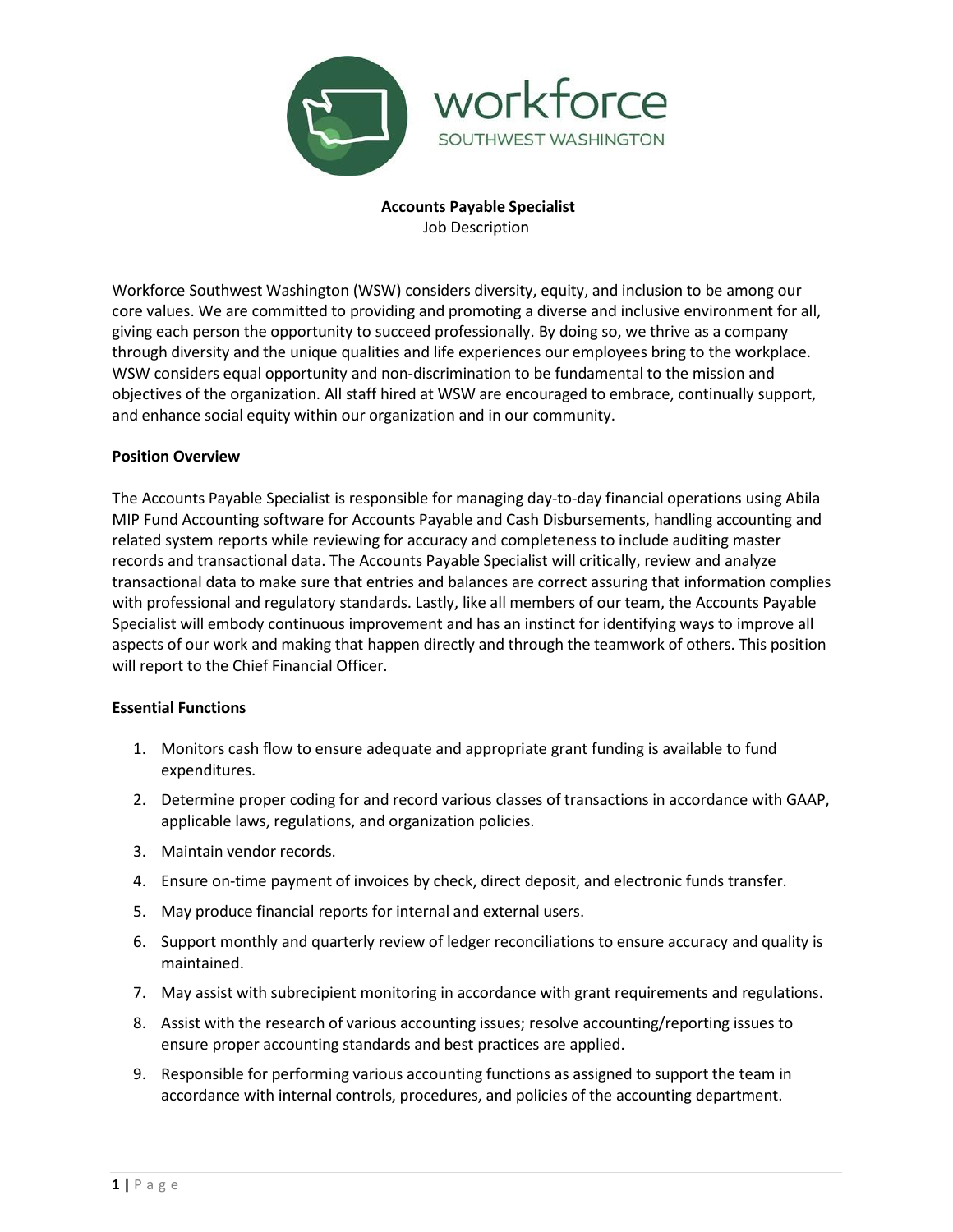- 10. Assist in communicating with management and other departments regarding accounting treatments and justifications.
- 11. Ask "how might we improve?" and dive into how accounting processes are run with ongoing focus on process improvement.
- 12. Passionate about WSW's vision, mission, and values.

# **Knowledge and Skills-Required**

- 1. Experience in Microsoft Office
- 2. Demonstrated knowledge of Generally Accepted Accounting Principles.
- 3. Must have the ability to maintain high level of accuracy, maintain confidentiality, pay close attention to detail, and effectively communicate both verbally and in writing.
- 4. Must be able to excel in a deadline-oriented environment and demonstrate a high level of competence in organizing and prioritizing multiple work assignments.
- 5. Experience working with accounting software and how computerized systems aid in compiling, maintaining, and using accounting information.
- 6. Self-motivated, with a strong desire for continuous learning and ability to drive process improvement.
- 7. Communication skills and abilities essential for building relationships with other team members both within and outside of the accounting department.

## **Knowledge and Skills – Preferred**

- 1. Experience with government and/or non-profit fund accounting.
- 2. Some accounting related education (college level, technical school, high school) or professional work that demonstrates transferrable skills\*.

\*Transferable skills are any skills gained through education, work experience (including the military) or life experience that are relevant for this position.

## **Additional Requirements**

To perform this job successfully, an individual must be able to perform each essential function satisfactorily. The requirements listed below are in addition to the essential functions and required skills:

- Pass a background check.
- The employee is required to be present in the workplace on a regular and reliable basis. Normal work hours are M-F 8:00 am to 5:00 pm, however, occasional evening and/or weekend assignments may occur.

# **Work Environment**

Work is performed at the WSW office in Vancouver and as needed at various sites throughout the threecounty region of Southwest Washington. During the COVID pandemic, WSW staff are working a hybrid